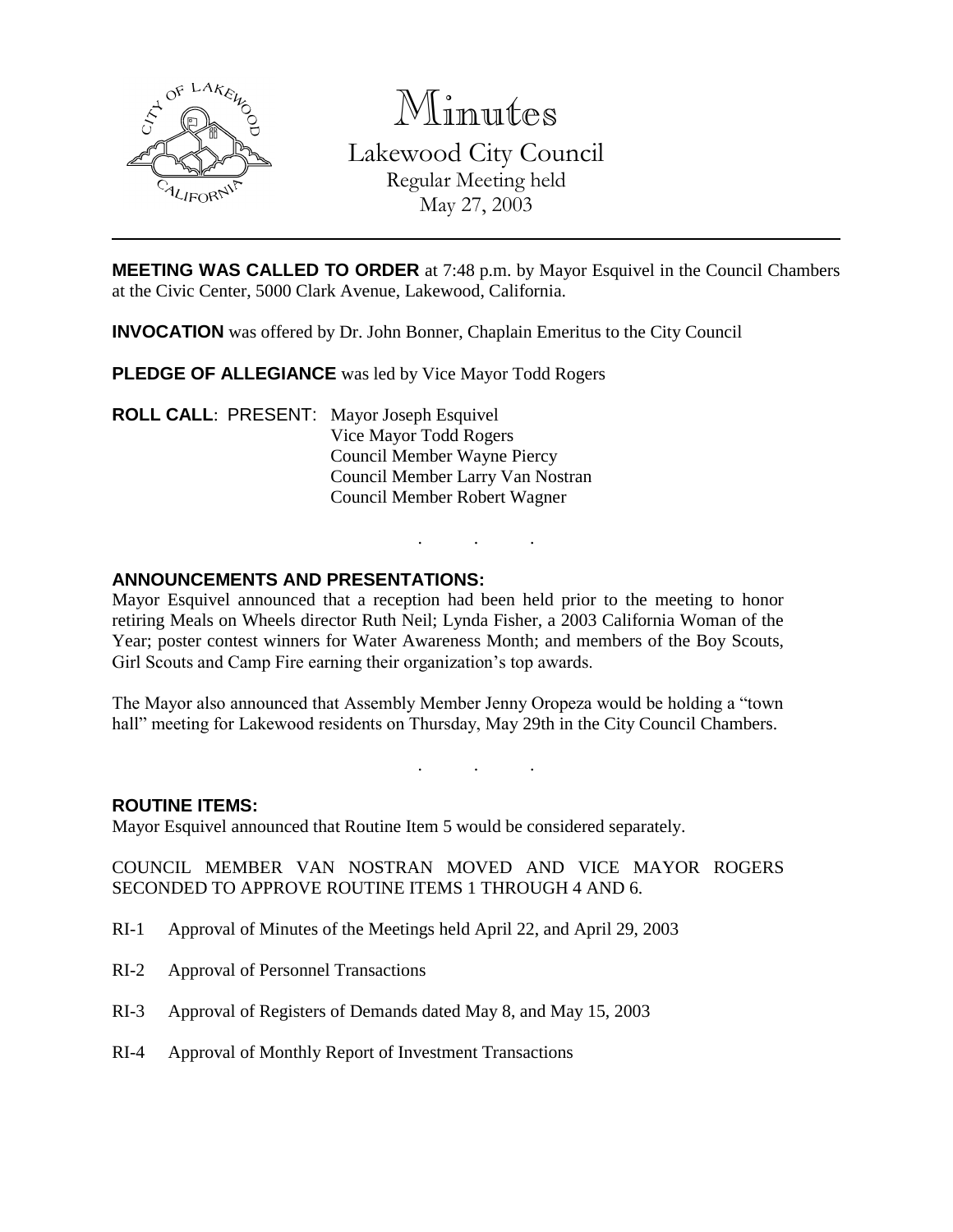City Council Minutes May 27, 2003 Page 2

#### **ROUTINE ITEMS:** Continued

RI-6 RESOLUTION NO. 2003-29; A RESOLUTION OF THE CITY COUNCIL OF THE CITY OF LAKEWOOD ESTABLISHING A PHYSICALLY HANDICAPPED PERSONS DESIGNATED PARKING SPACE ON THE EAST SIDE OF SUNFIELD AVENUE WITHIN THE CITY OF LAKEWOOD

UPON ROLL CALL VOTE, THE MOTION WAS APPROVED:

AYES: COUNCIL MEMBERS: Piercy, Rogers, Van Nostran, Wagner and Esquivel NAYS: COUNCIL MEMBERS: None

RI-5 Parking Restrictions for Street Sweeping Purposes

Mayor Esquivel stated there was someone requesting to be heard on this matter and called him forward to address the City Council.

Darrell Engle stated he was against the petition to post his street for no parking on street sweeping day. He also stated that he disagreed with staff's implementation of street sweeping policies and concluded by requesting the City Council consider splitting the street and posting only the west side of Horst Avenue.

Lisa Rapp, Director of Public Works, advised that posting of one side was not feasible since both sides of the street are swept on the same day.

Responding to a question from Mayor Esquivel, Ms. Rapp stated that residents may add on or take their names off of street sweeping petitions up to the time the Community Safety Commission's recommendation goes to the City Council for action.

COUNCIL MEMBER VAN NOSTRAN MOVED AND COUNCIL MEMBER PIERCY SECONDED TO CONSIDER THE TWO STREET SWEEPING LOCATIONS SEPARATELY. UPON ROLL CALL VOTE, THE MOTION WAS APPROVED:

AYES: COUNCIL MEMBERS: Piercy, Rogers, Van Nostran, Wagner and Esquivel NAYS: COUNCIL MEMBERS: None

Council Member Van Nostran stated that since it appeared quite clear that a significant majority of the residents on Horst Avenue had recognized that there was a problem and were in favor of posting the street for no parking on street sweeping day, the Council should adopt the proposed resolution.

COUNCIL MEMBER VAN NOSTRAN MOVED AND COUNCIL MEMBER PIERCY SECONDED TO ADOPT RESOLUTION NO. 2003-28.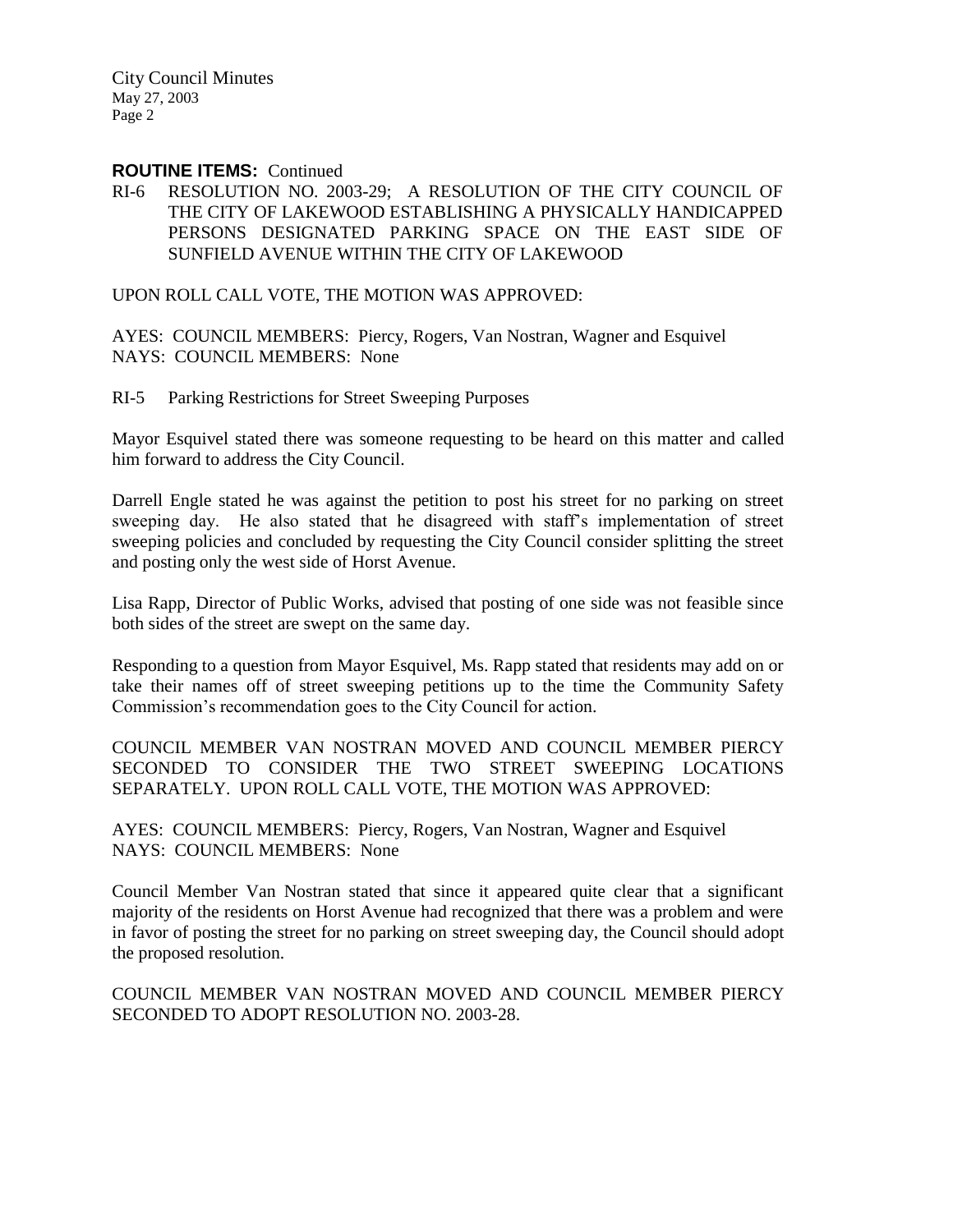City Council Minutes May 27, 2003 Page 3

#### **ROUTINE ITEMS:** Continued

RESOLUTION NO. 2003-28; A RESOLUTION OF THE CITY COUNCIL OF THE CITY OF LAKEWOOD PROHIBITING THE PARKING OR STANDING OF VEHICLES BETWEEN 10 A.M. AND 3 P.M. ON TUESDAY OF EACH WEEK FOR STREET SWEEPING PURPOSES ON BOTH SIDES OF HORST AVENUE BETWEEN 208TH STREET AND CENTRALIA STREET

Vice Mayor Rogers requested clarification on the process for rescinding an approved street sweeping petition. Ms. Rapp stated that after one year had passed, a petition could be circulated to rescind the parking prohibition on street sweeping day. She advised that the process was similar and required over fifty percent of the residents on the block to agree to the removal. Vice Mayor Rogers stated that in this case, since it was clear that there was a more than sufficient number of signatures on the petition, the City Council should move forward with the approval.

UPON ROLL CALL VOTE, THE MOTION WAS APPROVED:

AYES: COUNCIL MEMBERS: Piercy, Rogers, Van Nostran, Wagner and Esquivel NAYS: COUNCIL MEMBERS: None

COUNCIL MEMBER VAN NOSTRAN MOVED AND COUNCIL MEMBER WAGNER SECONDED TO ADOPT RESOLUTION NO. 2003-27.

RESOLUTION NO. 2003-27; A RESOLUTION OF THE CITY COUNCIL OF THE CITY OF LAKEWOOD PROHIBITING THE PARKING OR STANDING OF VEHICLES BETWEEN 7 A.M. AND 12 P.M. ON TUESDAY OF EACH WEEK FOR STREET SWEEPING PURPOSES ON THE WEST SIDE OF PIONEER BOULEVARD BETWEEN 206TH STREET AND 207TH STREET

UPON ROLL CALL VOTE, THE MOTION WAS APPROVED:

AYES: COUNCIL MEMBERS: Piercy, Rogers, Van Nostran, Wagner and Esquivel NAYS: COUNCIL MEMBERS: None

# **1.1 • AWARD OF BID FOR PUBLIC WORKS PROJECT NO. 02-7, ELECTRICAL PANEL WORK - PARKS & WELLS**

. . .

The Director of Public Works gave a brief oral presentation based on the memorandum in the agenda packet and reported four bids had been received for a project to replace outdoor electrical panel distribution systems at Bloomfield, Mayfair and Palms Parks and to upgrade electrical panels at several water well sites. She noted that completion of the work at the well sites would allow a mobile electric power generator to be towed to and attached at any of the four sites to provide emergency power if commercial power was lost. It was the recommendation of staff that the City Council adopt the plans, specifications and working details for the project; appropriate \$18,000 from the General Fund to be repaid from the Park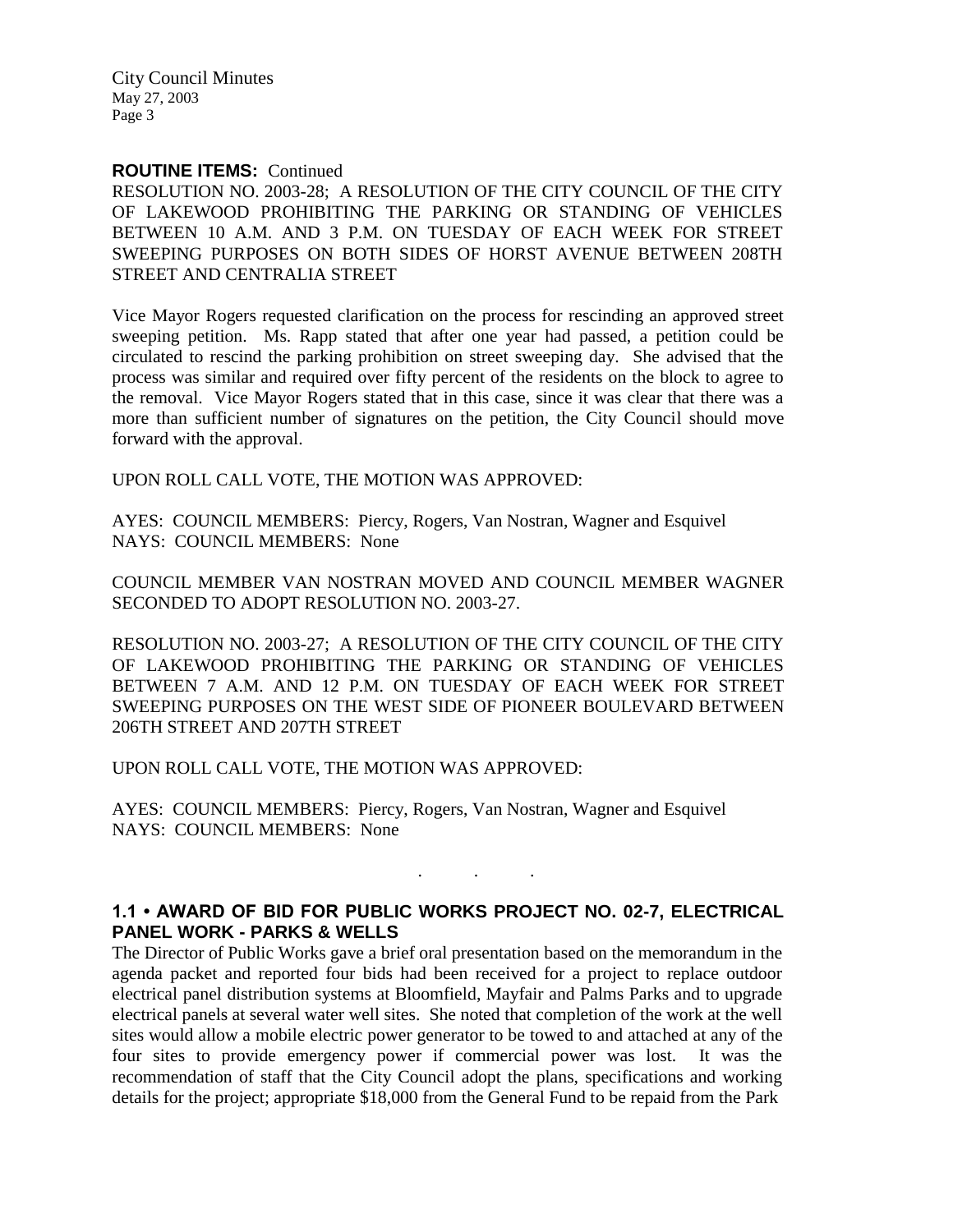# **1.1 • AWARD OF BID FOR PUBLIC WORKS PROJECT NO. 02-7, ELECTRICAL PANEL WORK - PARKS & WELLS** - Continued

Dedication Fund as soon as the amount is received; appropriate \$57,000 from the Water Fund to the project account; award a contract to  $D \& J$  Foothill Electrical Contractors, Inc. in the amount of \$257,390; and authorize staff to approve a cumulative total of change orders not to exceed \$25,000.

Mayor Esquivel opened the public hearing at 8:12 p.m. and called for anyone in the audience wishing to address the City Council on this matter. There was no response.

COUNCIL MEMBER PIERCY MOVED AND VICE MAYOR ROGERS SECONDED TO CLOSE THE PUBLIC HEARING. UPON ROLL CALL VOTE, THE MOTION WAS APPROVED:

AYES: COUNCIL MEMBERS: Piercy, Rogers, Van Nostran, Wagner and Esquivel NAYS: COUNCIL MEMBERS: None

COUNCIL MEMBER VAN NOSTRAN MOVED AND VICE MAYOR ROGERS SECONDED TO APPROVE STAFF'S RECOMMENDATIONS. UPON ROLL CALL VOTE, THE MOTION WAS APPROVED:

AYES: COUNCIL MEMBERS: Piercy, Rogers, Van Nostran, Wagner and Esquivel NAYS: COUNCIL MEMBERS: None

## **2.1 • CARETAKER'S QUARTERS AND PARKING REQUIREMENTS IN CONJUNCTION WITH SELF-STORAGE FACILITIES IN THE M-1 ZONE**

. . .

ORDINANCE NO. 2003-4; AN ORDINANCE OF THE CITY COUNCIL OF THE CITY OF LAKEWOOD AMENDING THE LAKEWOOD MUNICIPAL CODE AND THE ZONING ORDINANCE PERTAINING TO SELF-STORAGE FACILITIES AND CARETAKER QUARTERS IN THE M-1 (LIGHT MANUFACTURING) ZONE was read by title by Mayor Esquivel.

VICE MAYOR ROGERS MOVED AND COUNCIL MEMBER PIERCY SECONDED TO WAIVE FURTHER READING OF ORDINANCE NO. 2003-4. UPON ROLL CALL VOTE, THE MOTION WAS APPROVED:

AYES: COUNCIL MEMBERS: Piercy, Rogers, Van Nostran, Wagner and Esquivel NAYS: COUNCIL MEMBERS: None

VICE MAYOR ROGERS MOVED AND COUNCIL MEMBER PIERCY SECONDED TO ADOPT ORDINANCE NO. 2003-4.